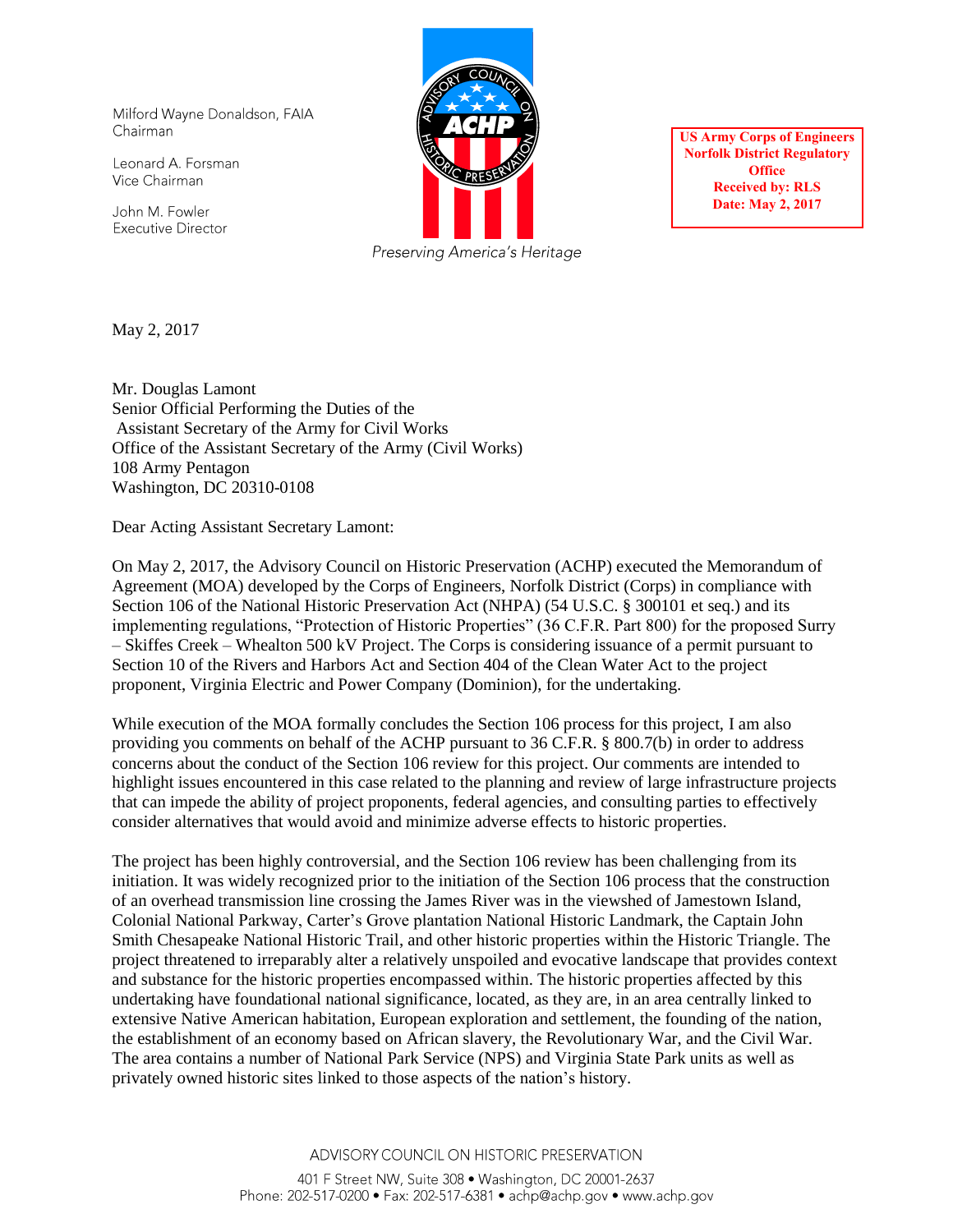The active involvement of many consulting parties in the Section 106 review for this project, including the NPS and prominent regional and national preservation entities, has underscored the importance of this section of the James River to the context and setting of the historic properties clustered around the proposed transmission line crossing. The majority of the consulting parties are deeply concerned that this undertaking will cause permanent harm to these historic places that have been valued, preserved, and honored by generations of Americans. Since they continue to believe that the adverse effects resulting from this undertaking cannot be mitigated, they have declined to sign the MOA as concurring parties.

While acknowledging these impacts, the ACHP concluded that the Corps would likely issue the requested permit even if the Section 106 consultation were terminated and formal ACHP comments provided to the Corps. Thus, the ACHP reluctantly chose to execute the MOA because it does include commitments to carry out extensive mitigation to address direct, indirect, long term, and cumulative effects to historic properties from the construction of the power line. The studies and projects required by the MOA have the potential to deter long-term effects of the undertaking that could reverse more than a century of conservation efforts to preserve and celebrate this location. Our goal in executing this MOA, therefore, is to ensure that the commitments in the MOA become conditions of the Corps permit and part of the legal obligations for Dominion as it implements this undertaking.

In providing its comments pursuant to 36 C.F.R. § 800.7(b), the ACHP believes that the planning and public review process for this undertaking reveals sequencing issues related to the state and federal level reviews that hindered early and serious consideration of effects to historic properties. These are important issues that often affect the reviews of a broad range of infrastructure undertakings subject to Corps-issued permits. Therefore, the ACHP provides the following comments to encourage collaboration among the Corps, other federal agencies, and infrastructure project proponents to improve the project planning and review process so that early and informed consideration of effects to significant historic properties occurs while alternatives are still available. The comments fall under the following four headings:

- 1) Planning process and the sequencing of state and federal reviews;
- 2) The analysis of alternatives;
- 3) The coordination of NEPA and Section 106 reviews; and
- 4) A standard focus on mitigation instead of avoidance and minimization.

### **Planning Process and the Sequencing of State and Federal Reviews**

At the outset, it is important to stress that the ACHP does not dispute the importance of Dominion's need to ensure a reliable and clean power supply to the North Hampton Roads Load Area (NHRLA) or its other service areas. The undertaking was developed to meet current and future electricity demands in NHRLA consistent with the North American Electric Reliability Corporation reliability standards and is intended to compensate for the closure of coal burning power units at the Yorktown Power Station. Throughout the process, Dominion has asserted that the proposed undertaking is both necessary and preferable in terms of cost considerations, technological feasibility, and siting/land use restrictions.

From the ACHP's perspective, the planning process followed by Dominion and the attendant sequencing of state and federal reviews led to what appears to have been an unyielding commitment to a preferred alternative well before the federal Section 106 review was started. This planning process does not appear to have included early and informed consideration of effects to a collection of nationally significant historic properties and to the importance of the historic context and setting of those properties.

Likewise, the State Corporation Commission's review was carried out before major federal reviews were fully underway, and, while it addressed effects to historic resources, the consideration was not at the level required by the federal Section 106 review. Though the state review process entertained comments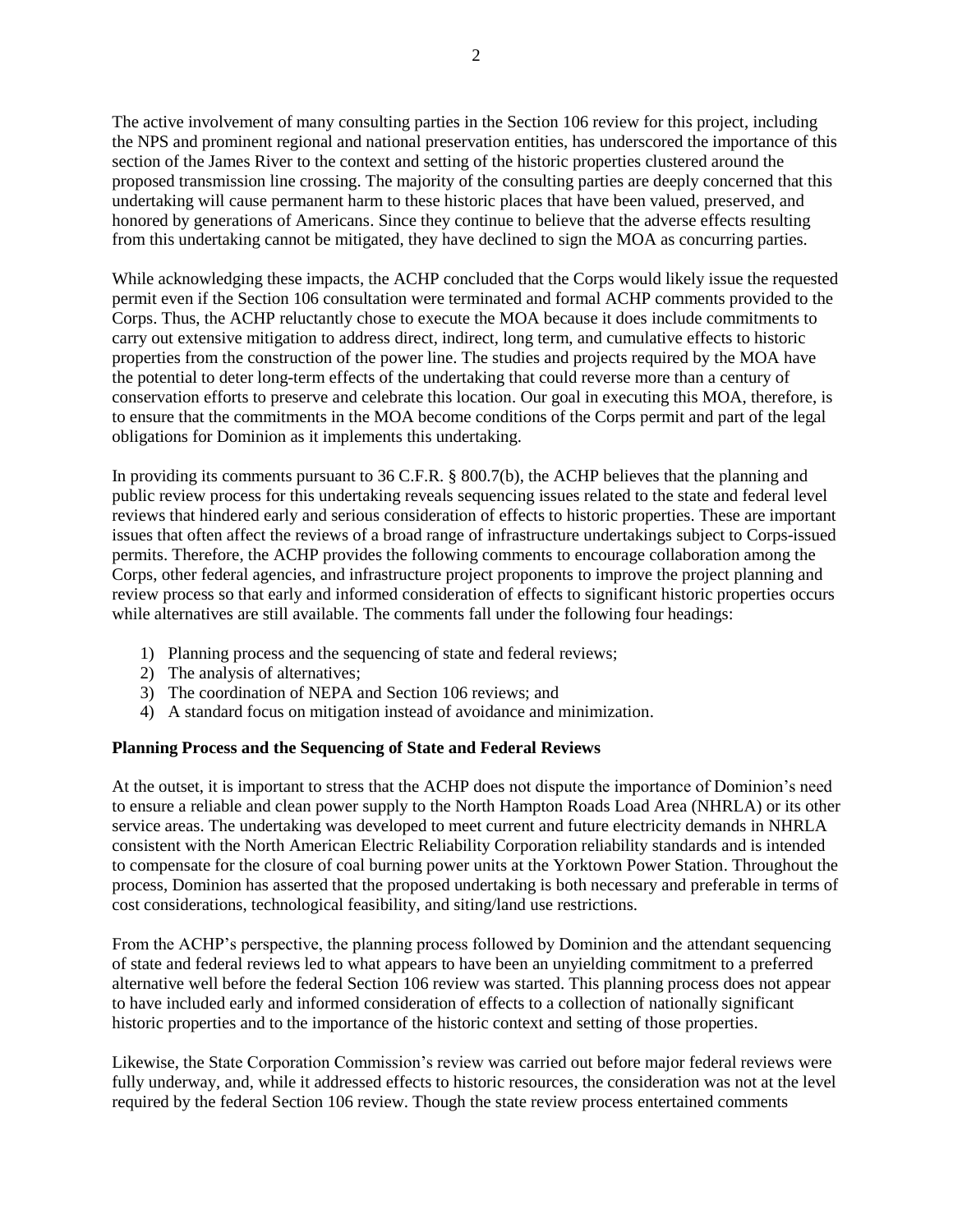regarding effects to historic properties from stakeholders, including preservation proponents, it did not benefit from the consultative engagement required by Section 106 with local, regional, and national stakeholders with preservation expertise, including the NPS, the nation's expert on issues of the significance of historic properties. As a result, the approval of the preferred alternative in the state review was done without adequate awareness of potential impacts to these properties, and its selection reduced the flexibility for consideration of alternatives under the ensuing federal Section 106 review. By the time the Corps launched the Section 106 review, the previous planning and review process presented the federal agency's decision as an either/or choice, as frequently characterized by Dominion, between the preferred alternative or rolling black-outs.

## **The Analysis of Alternatives**

The ACHP acknowledges that it does not have the requisite expertise in electrical engineering and power supply planning and modeling to undertake a rigorous technical analysis of alternatives for a project such as this. However, from the ACHP's experienced perspective on how agencies and applicants consider effects of projects on a collection of nationally significant historic properties located in a relatively unspoiled and evocative setting, the alternatives analysis was extremely problematic.

During the Corps Section 106 review, the alternatives analysis and the preferred alternative were challenged by consulting parties and other stakeholders. The National Parks Conservation Association funded a study by Princeton Energy Resources International that challenged the accuracy of the data and assumptions used by Dominion in its computer modeling to justify selection of the preferred alternative to meet the requirements of the PJM Interconnection LLC (PJM) planning process. In a study funded by the National Trust for Historic Preservation, the engineering firm of Tabors Caramanis Rudkevich (TCR) developed four alternative projects that it believed would avoid the need to construct an overhead 500kV transmission line across the James River. TCR found that the alternatives it proposed would cost less to construct, be built more quickly, and meet all relevant reliability standards and energy needs in the region, while protecting the historic landscape and resources along the James River. Though Dominion challenged the results of these studies, the majority of the consulting parties in the Section 106 review believed that the Dominion response to these studies, along with any consideration of additional alternatives, was superficial and inadequate. Ultimately, at the request of the Corps, PJM reaffirmed its assessment that Dominion's preferred alternative was the most practical and cost effective, but in a conclusory manner with limited explanation or detail.

The ACHP and the consulting parties also raised questions about the technical feasibility of using a buried underwater cable in place of the overhead transmission line supported by towers across the James. Dominion consistently held to the position that buried underwater cable would be on the cutting edge of technology, and therefore too difficult and costly to construct and maintain at the present time. However, Dominion's position appears to be contradicted by the increasing use of such technology on larger projects in more challenging environments worldwide. Examples include the Chino Hills 500kV underground line in California; the Hayes-Yorktown 230kV Transmission line that runs under the York River in Virginia; the high-voltage direct current (HVDC) Cross-Channel line running under the English Channel between England and France; and the Atlantic Link Transmission submarine HVDC line which is proposed to run 350 miles from New Brunswick, Canada, to Massachusetts. Placing the line under water via a shorter route would solve the major visual adverse effects, enable greater initial reliability from storm activity and other causes of outages, and provide for better marine transportation safety.

Throughout the Section 106 review, the Corps was tentative about communicating a definitive position on the adequacy of the analysis of alternatives and the justification for the preferred alternative. While the Corps indicated in a November 2015 Preliminary White Paper that it saw no reason to challenge the preferred alternative, the ensuing consultation process revolved largely around debate over the existence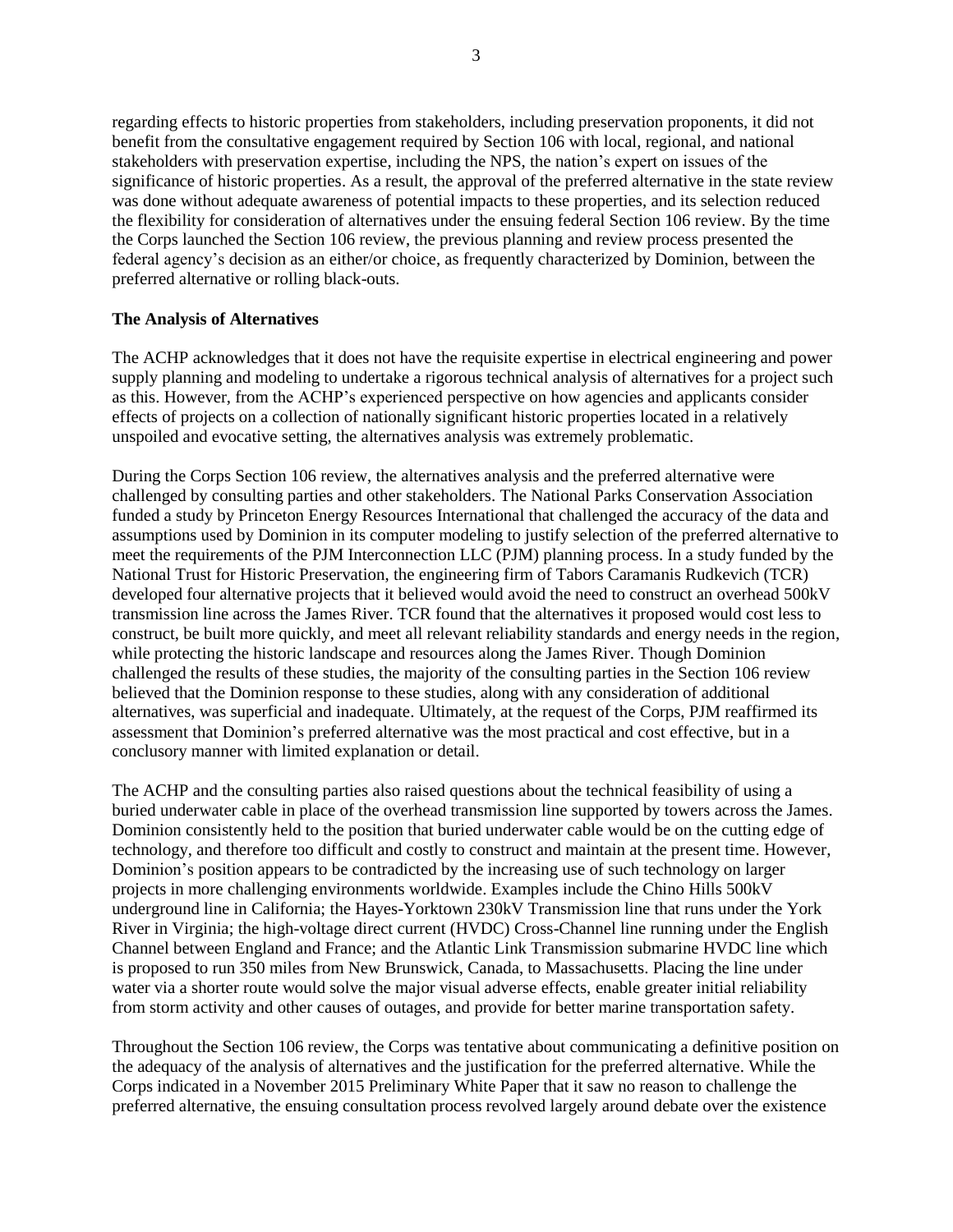of viable alternatives and the adequacy of the analysis of such alternatives. In the end, the Corps issued a follow-up White Paper in April 2017, stating that, based on the final PJM assessment, it did not believe there was justification to further consider alternatives.

During the consultation, the Corps also indicated numerous times that it was subject to limitations on its authority to consider alternatives when issuing permits based on established Corps protocols to comply with the Clean Water Act, Section 404(b)(l) Guidelines, and the Public Interest Review (PIR). According to those protocols, the Corps consideration of alternatives is centered on selection of the least environmentally damaging practicable alternative (LEDPA). As such, the Corps focuses on consideration of effects to aquatic resources as the basis for considering alternatives to a project proponent's preferred alternative. In conducting the PIR, the Corps only focuses on a proponent's alternative that satisfies the Corps LEDPA analysis. Accordingly, it appears that the Corps, when issuing permits, does not meaningfully consider other impacts that relate to the overall public interest, including effects on historic properties, in its analysis of alternatives.

The ACHP acknowledges that federal agencies providing permits or other authorizations for projects carried out by private entities or local governments have less control over development of alternatives for an undertaking than federal agencies that provide substantial funding assistance or conduct projects on land they manage. However, even in a permitting situation, federal agencies have a responsibility to fully evaluate the feasibility of alternatives that may avoid or minimize adverse effects on historic properties and thereby might better serve the broader public interest. This is especially true when the magnitude of those effects and the significance of the affected historic properties reach the level found in the current undertaking.

# **The Coordination of NEPA and Section 106 Reviews**

Many of the consulting parties expressed concerns about the Corps' coordination of Section 106 and its compliance with the National Environmental Policy Act (NEPA) in assessing the effects of the undertaking and the analysis of alternatives. There was ongoing uncertainty among consulting parties about the Corps' intention to develop an Environmental Assessment or Environmental Impact Statement (EIS) that complicated the Section 106 review, resulting in the Section 106 consultation focusing on the adequacy of the alternatives analysis. Consulting parties continually asserted that the Corps NEPA review process did not provide the level of public or stakeholder input appropriate for a controversial infrastructure project of this type that would affect this cluster of nationally significant historic properties. Secretary of the Interior Sally Jewell, in a letter dated January 1, 2016, and the Managing Director of the Council on Environmental Quality (CEQ), Christy Goldfuss, in a letter dated January 19, 2017, expressed similar opinions.

It appears that the position taken by the Corps in this case was guided by agency-wide policy. That is unfortunate. As suggested in the guidance on coordination of Section 106 and NEPA reviews jointly issued by CEQ and the ACHP in 2013, federal agencies should coordinate compliance with NEPA and Section 106 so they can more fully engage with consulting parties, stakeholders, and the general public, and allow them to share concerns and ideas about projects under review. Such coordination is especially important for infrastructure projects such as the Surry – Skiffes Creek – Whealton 500 kV Project, which are highly controversial and deserving of more focused scrutiny. Had the Corps carried out the higher level of analysis of an EIS, it likely would have received and substantially benefitted from better and more timely input from the public on the impacts, including long term and cumulative, of the various alternatives on the affected historic properties.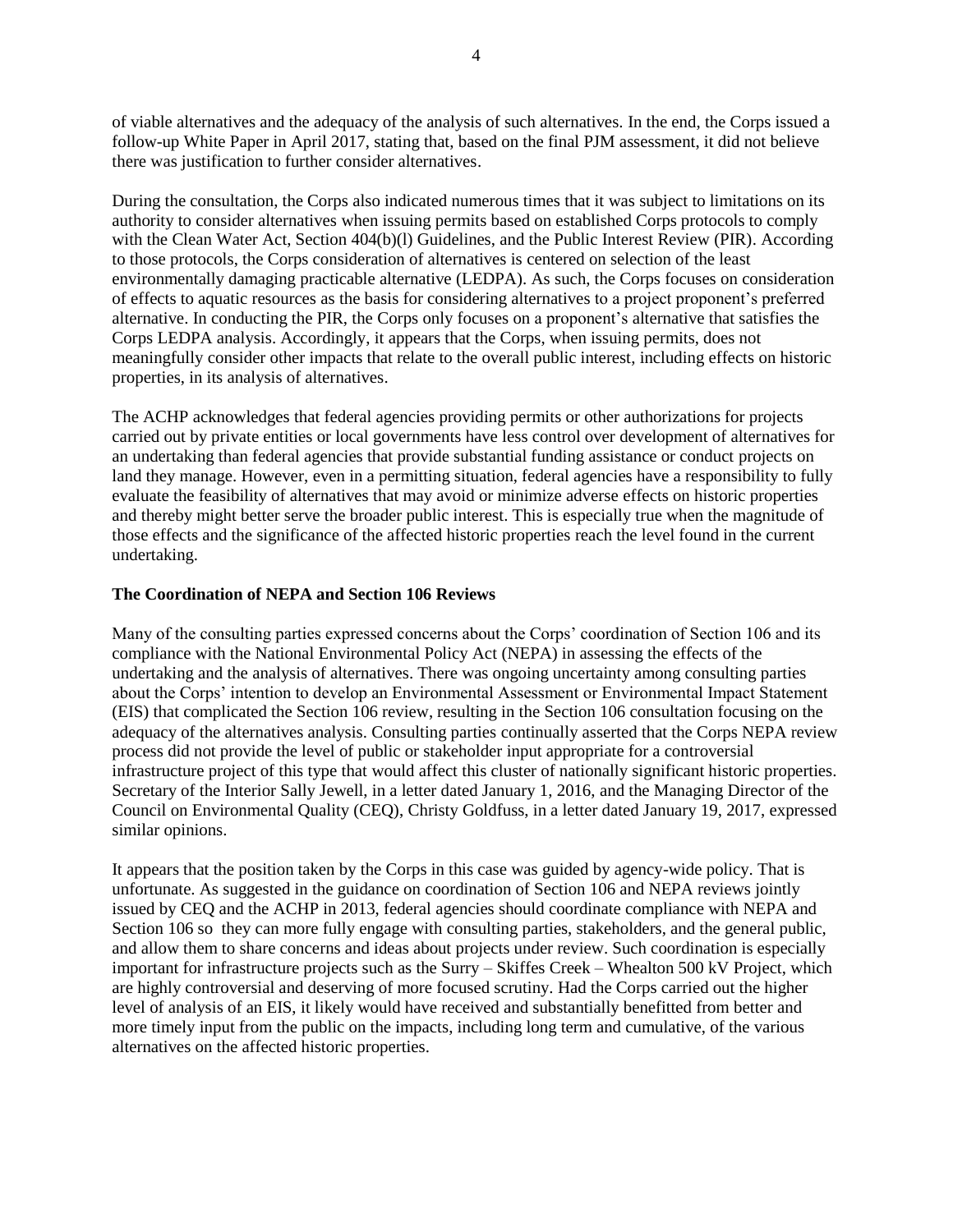### **Standard Focus on Mitigation Instead of Avoidance and Minimization**

Due to the early commitment of Dominion to the preferred alternative, the Corps and Dominion focused primarily on mitigation rather than avoidance or minimization of adverse effects during the Section 106 review. This led to a protracted federal review as the consulting parties challenged the preferred alternative and urged consideration of additional alternatives that would avoid or substantially reduce harm to historic properties. In this case, given the substantial adverse effects that will occur to properties of national significance, it is disappointing that throughout the consultation Dominion focused on mitigation, at the expense of more fully considering alternatives that would avoid or minimize harm. It was clear from early in the consultation that the significance of the affected historic properties and the integrity of the historic setting warranted extraordinary efforts to preserve and protect this area from the type of industrial development represented by the proposed undertaking. Despite statements such as those made by the Director of the NPS in a letter dated December 11, 2015 that "… no amount of mitigation could possibly counteract the severity of the effects that would be caused by this proposal," Dominion and the Corps focused the Section 106 consultations primarily on mitigation. This complicated the necessary consideration of alternatives, resulting in a protracted Section 106 review process.

#### **Recommendations**

In view of the above findings, the ACHP offers the following recommendations with regard to the implementation of the MOA:

- 1) Dominion should use the extensive mitigation package in the MOA and the collaborative efforts it supports as the basis to build relationships with the preservation community that will inform the remaining planning and design process, help avoid future conflicts, enhance preservation efforts along the river corridor, and serve as an example for the development of other infrastructure projects.
- 2) The Corps and Dominion should seek the assistance of the NPS, despite its opposition to the preferred alternative, in the implementation of the mitigation package and the development of cooperative preservation efforts so the national interest in the historic resources is known and advanced.
- 3) The overhead transmission line crossing must be removed at the earliest opportunity to restore the historic setting of the river corridor.
- 4) The Corps and Dominion should work to acknowledge the special sensitivity of this area to the intrusion of any additional water crossings and ensure that steps set forth in Stipulations II.h.1. and IV of the MOA are carried out to the fullest extent possible.

The ACHP further recommends that the Corps take the following steps to improve its processes for managing Section 106 reviews for future infrastructure projects requiring Corps permits:

1) Since NPS is the primary steward of nationally significant resources, its position that the impacts of the undertaking could not be mitigated should have led both the Corps and the NPS to elevate the issues that emerged from the Section 106 consultation to the senior policymakers. If similar interagency conflicts emerge in future Section 106 reviews, the Corps should take the initiative to ensure issues are brought to the policy level of the affected agencies for resolution in order to provide clear guidance for the completion of the Section 106 process.